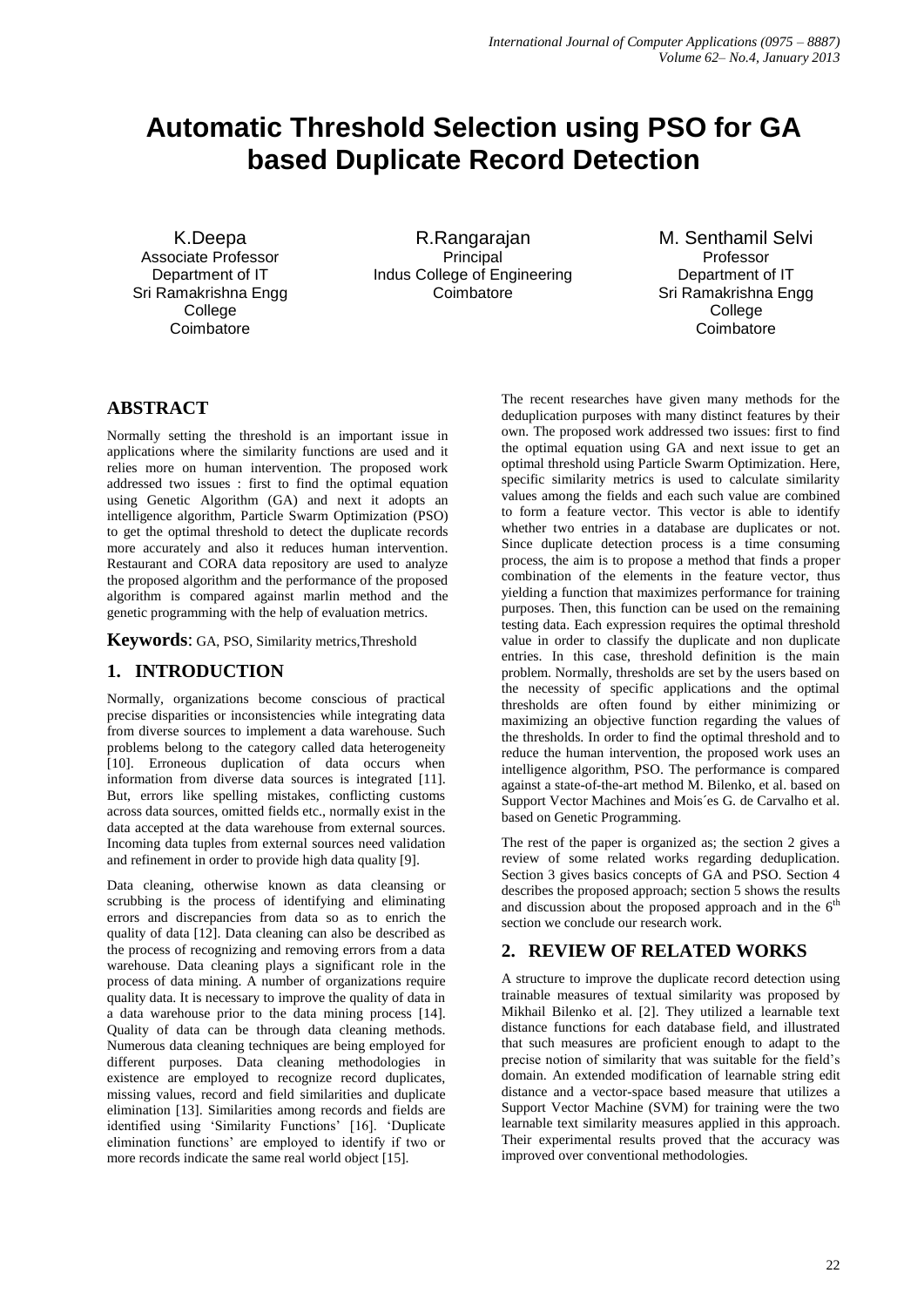Mois´es G. de Carvalho et al. [1] have proposed a genetic programming approach to record deduplication. This approach automatically proposes duplicate record detection function by combining several pieces of evidence taken from the data. This function is able to identify whether the two records in a repository are same or not.

Most of the deduplication process requires similarity function which address whether the two entries are duplicate or not by setting the threshold. Juliana B. dos Santos et al. [3] proposed a method to assess the quality of a similarity function at different threshold and choose an appropriate threshold for a specific application. The estimation process depends on on a clustering and silhouette coefficient is used to choose the similarity threshold. Results proved the effectiveness of the proposed approach.

Zhiwei Ye et al. [4] employed a new method to select image threshold automatically based on PSO algorithm. The performance of this algorithm is compared with Otsu, and results showed that PSO algorithm produce promising results in terms of the quality of solution found and the processing time required.

Robert Isele and Christian Bizer [5] addressed an important problem in Linked Data which detect links between entities which identifies the same real world object. Normally, links are made based on manually by writing linkage rules. This approach automatically generates linkage rules from a set of reference links and uses genetic programming.

Junio de Freitas, et al. [6] presented the Active Learning GP (AGP), a semi-supervised GP for the data deduplication problem. AGP uses an active learning approach in which a committee of multi-attribute functions votes for categorizing record pairs as duplicates or not. When the voting is not enough to predict the class of the data pairs, then a user is called in order to resolve the conflict. Results showed that AGP guarantees the quality of the deduplication.

Ye Qingwe**i** Wu et al. [7] have proposed a method to search the optimized partial contents which is the most similar in two documents using hybrid mutation PSO algorithm. A new related coefficient of strings is defined for strings similarity and the design of new evaluation function is based on the related coefficient function.

Gabriel S. Gonçalves et al. [8] proposed an approach based on a deterministic technique which automatically recommends training examples for a deduplication method based on genetic programming.

## **3. BASIC CONCEPTS OF GA AND PSO**

# **3.1 Genetic Algorithm**

Genetic Algorithm (GA) is an adaptive heuristic search algorithm based on the evolutionary concepts of natural selection and genetics. GA exploit historical information to direct the search into the region of better performance within the search space. The basic techniques of the GAs are planned to put on the processes in natural systems required for evolution; especially those follow the principles first set by Charles Darwin of "survival of the fittest".

In this algorithm, a [population](http://en.wikipedia.org/wiki/Population) of strings (called [chromosomes](http://en.wikipedia.org/wiki/Chromosome_%28genetic_algorithm%29) or the [genotype](http://en.wikipedia.org/wiki/Genotype) of the [genome\)](http://en.wikipedia.org/wiki/Genome), which encode [candidate solutions](http://en.wikipedia.org/wiki/Candidate_solution) (called individuals, creatures, or [phenotypes\)](http://en.wikipedia.org/wiki/Phenotype) to an optimization problem, progresses toward better solutions. Traditionally, solutions are represented in binary as strings of 0's and 1's, but other encodings are also possible. The evolution starts from a population of randomly generated individuals. In each generation, evaluate the fitness for each individual in the population. Based on the fitness value, multiple individuals are [stochastically](http://en.wikipedia.org/wiki/Stochastics) selected from the current population, crossover and randomly mutated to form a new population. The new population is then used in the next iteration of the algorithm. An algorithm terminates when either a maximum number of generations has been produced, or a satisfactory fitness level has been reached.

# **Simple Genetic Algorithm procedure**

Choose the initial [population](http://en.wikipedia.org/wiki/Population) o[f individuals](http://en.wikipedia.org/wiki/Individual)

Evaluate th[e fitness](http://en.wikipedia.org/wiki/Fitness_%28biology%29) of each individual in that population

Repeat until termination (time limit, sufficient fitness achieved, etc.):

Select the best-fit individuals fo[r reproduction](http://en.wikipedia.org/wiki/Reproduce)

[Breed](http://en.wikipedia.org/wiki/Breed) new individuals through [crossover](http://en.wikipedia.org/wiki/Crossover_%28genetic_algorithm%29) and [mutation](http://en.wikipedia.org/wiki/Mutation_%28genetic_algorithm%29) operation to give birth to [offspring](http://en.wikipedia.org/wiki/Offspring)

Evaluate the individual fitness of new individuals

Replace least-fit population with new individuals

# **3.2 Particle Swarm Optimization**

Particle Swarm Optimization (PSO) is an optimization technique which provides an evolutionary based search. This search algorithm was introduced by Dr Russ Eberhart and Dr James Kennedy in 1995. PSO is a computational method that optimizes a problem by iteratively trying to improve a candidate solution by a given measure of quality. PSO optimizes a problem by having a population of candidate solutions, and moving these particles around in the search-space according to simple mathematical formulae over the particle's position and velocity. Each particle's movement is influenced by its local best known position and is also guided toward the best known positions in the search-space, which are updated as better positions are found by other particles. This is expected to move the swarm toward the best solutions.

The outline of PSO is stated as follows

- 1. Create a 'population' of agents (called particles) uniformly distributed over X.
- 2. Evaluate each particle's position according to

the objective function.

- 3. If a particle's current position is better than its previous best position, update it.
- 4. Determine the best particle according to the particle's previous best positions.
- 5. Update particles' velocities according to

 $\text{velocity}_{\text{ex}} = \text{velocity}_{\text{ex}}^{0} + \varphi(\text{pbest} - \text{pos}^{0}) + \varphi(\text{qbest} - \text{pos}^{0})$ Where,  $velocity =$  current velocity

*pbest* = current best position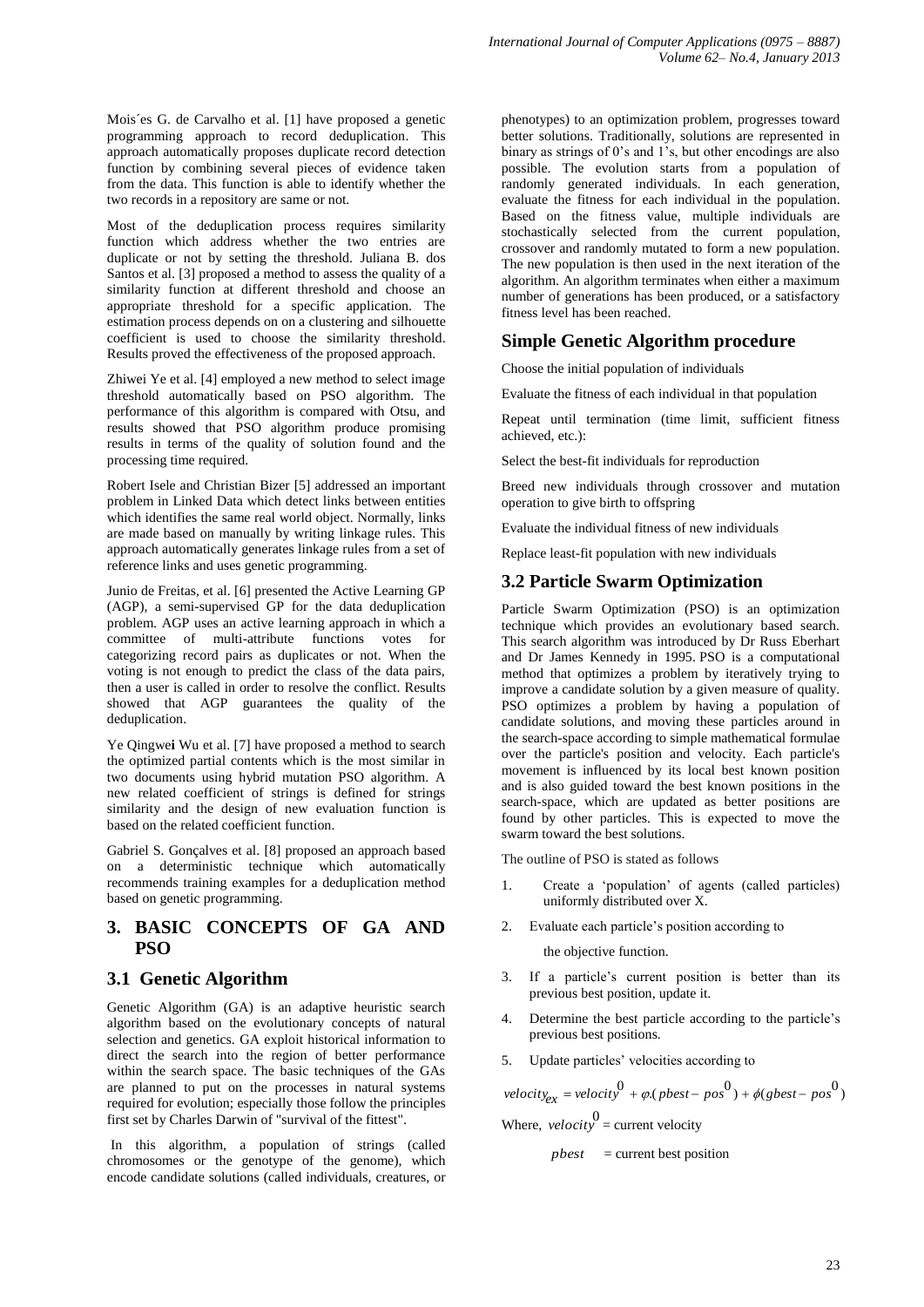$$
pos0 = current position
$$
  
\n
$$
gbest = global best position
$$
  
\n
$$
φ, φ = random values in range [0, 1]
$$

6.Move particles to their new positions according to

$$
pos = pos^0 + velocity_{ex}
$$

7.Go to step 2 until stopping criteria are satisfied.

### **4. PROPOSED APPROACH ON DUPLICATE RECORD DETECTION**

#### *Step 1: Similarity Computation for all pair of records*

Similarity functions compute the similarity of each field with other record field and assign a similarity value for each field. The similarity metrics used in the proposed work are Levenshtein distance and cosine similarity since we compared the results with the ones presented in [1][18].

*Levenshtein distance:* The chosen name fields of the records are "record 1" and "Record 2". The "Levenshtein distance" is computed by calculating the minimum number of operations that has to be made to transform one string to the other, usually these operations are: replace, insert or deletion of a character. The levenshtein distance between the records is finding out by considering the record as a whole.

*Cosine similarity:* The cosine similarity between the two records name field "Record 1" and"Record 2" are calculated as follows: First, the dimension of both strings are obtained by taking the union of two stringelements in the record 1 and "record 2" as (word1, word2, …….wordN) and then the frequency of occurrence vectors of the two elements are calculated i.e. "record  $1" = (\le$ vector value1>,  $\le$ vector value2>,...... $\Diamond$ ) and "record 2"= (<vector value1>, <vector value2>,……<>) . Finally we obtain the dot Product and magnitude of both strings.

#### *Step 2: Generate feature vector*

In this approach, feature vectors represent the set of elements that is required for the detection of duplicate elements from the data repository. Each element represent the similarity function applied on the values of a specific attribute (e.g., <name,levenshtein>, <address, levenshtein> and <city, levenshtein>). Develop a set of expressions by using these vectors elements with the simple mathematical functions  $(+,x,-,/$ ).

#### *Step 3: Optimized expression*

A set of such expression are supplied as input to GA to find best among the supplied inputs which is capable of providing better solution for the problem. The optimization algorithm PSO find the optimal threshold for each expression. The detailed algorithm is explained below.

#### **Population**

Initialize the population with user provided individuals. Here, set of expressions is considered as an initial population which is shown below.

#### **Table 1. Initial Population**

| $(a+b)+(c+d)$ |  |
|---------------|--|
| $(a+b)*(c+d)$ |  |
| $(a-b)+(c+d)$ |  |
| $(a+b)*(c-d)$ |  |
| $(a+b)-(c-d)$ |  |
|               |  |

In the above Table 1, a, b, c, d corresponds to similarity values defined on the attributes name, address, Phone number and category respectively.

#### **Fitness**

 $R =$ 

The fitness value is a value generated from the fitness function which is one of the most important components in this process. If the fitness function is badly chosen then it will surely fail to find the best expression. In this approach, we have used F1 metric as the fitness function and can be calculated as

Precision (P): It is defined as the fraction of identified duplicate pairs that are correct.

# $P = \frac{\text{Number of true duplicate records identified}}{}$

Totalnumber of duplicate records identified

Recall (R): It is the fraction of actual duplicate pairs that are identified correctly in the input dataset.

Number of true duplicate records identified

Total number of duplicate records present in thedataset

Recall can be seen as a measure of completeness, whereas precision is a measure of exactness or fidelity.

F1-measure (F): It gives equal weight to both precision and recall and it is the harmonic mean of precision and recall. The traditional F-measure or balanced F-score is computed as

$$
F = \frac{(2 * R * P)}{(R + P)}
$$

Likewise find the fitness value for each expression in the population based on threshold value. Since F1-value varies with different threshold, it is necessary to choose an optimized threshold to classify the dataset as duplicates and non-duplicates accurately. Hence, we applied one of the best intelligence swarm algorithm named Particle Swarm Optimization to find global optimal solution.

#### **Optimal threshold using PSO**

In PSO, a population starts with a random set of threshold (particle) on each expression. The position of the particle refers to the possible solutions to be optimized. Next, find the fitness value for each such particle using F1-metric and determine particle best (Pbest) and global best (Gbest). The particles move towards the optimal area by updating their position and the velocity as described above. PSO select the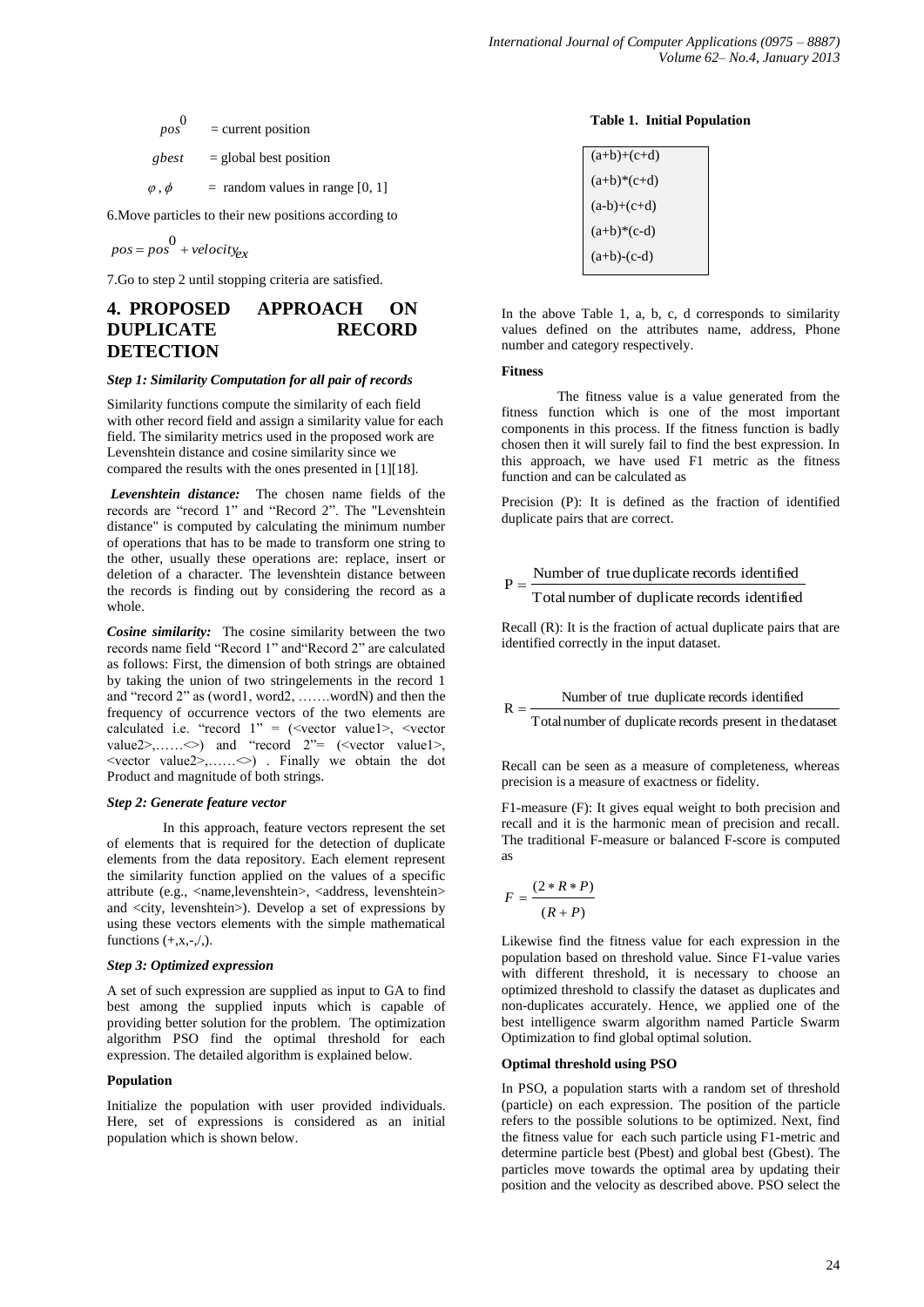best threshold value on each such expression which classify the set of records as duplicate and non-duplicate.

#### **New Population Generation**

Select the best n expressions having high fitness value and apply crossover and mutation to generate new set of population. Repeat the process until termination criteria is reached. Once the optimal expression has obtained during the training phase, the duplicate detection of testing datasets is done with the help of the same expression.

### **5. RESULTS AND DISCUSSION**

This section shows the results of the experiments and discussed about the performance of the proposed work.

### **5.1 Dataset Description**

The proposed approach used two real datasets namely Restaurant and CORA which are commonly employed for evaluating duplicate record detection approaches.

**Restaurant:** This dataset contains 864 entries including 112 duplicates, that were obtained by integrating records from Fodor and Zagat's guidebooks. Attributes used are names,address, city, and speciality.

**Cora Bibiliographic:** This dataset contains 864 entries including 112 duplicates, that were that were taken from riddle repository [17 ]. Attributes used are author names,year,title,venue and other information..

### **5.2 Comparative analysis**

This section provides a comparative analysis of the proposed algorithm using Levenshstein Distance and Cosine similarity method with Marlin method [2] and the genetic programming method [1]. The analysis is based on F1- Measure, training time and testing time of the algorithm.

**Experiment 1:** In Experiment 1, the F1-measure of the proposed work using two similarity measures such as Levenshtein distance and Cosine Similarity is compared against Marlin, a state of the art of SVM method [2] and genetic programming method on Restaurant dataset. From Fig 1, it is clear that F1 value of the proposed method is 8% more than the Marlin and static tie on GP method on both similarity measures.



Fig 1: F1 values Vs Similarity metrics on Restaurant

**Experiment 2:** The F1-value of the proposed work using two similarity measures such as Levenshtein distance and Cosine Similarity is compared against Marlin, a state of the art of SVM method and genetic programming method on Cora dataset. From Fig 2, it is clear that F1 value of the proposed method outperformed Marlin by 15% on Levenshtein and 2% on Cosine metric. F1 value of proposed work is 7%more than GP on Levenshtein metric and tie on Cosine.



Fig 2: F1 values Vs Similarity metrics on Cora

**Experiment 3:** Fig 3 and Fig 4 shows the precision and recall values for both measures on Restaurant dataset and Cora dataset. It can be observed, that the proposed duplicate detection approach is very efficient on both dataset by achieving high precision and recall.



**Fig 3: Evaluation metric obtained for the proposed approach on Restaurant**



**Fig 4: Evaluation metric obtained for the proposed approach on Cora**

**Experiment 4:** Time taken for duplicate records detection differ for different input records and also vary with the number of records. Hence, time incurred usually vary with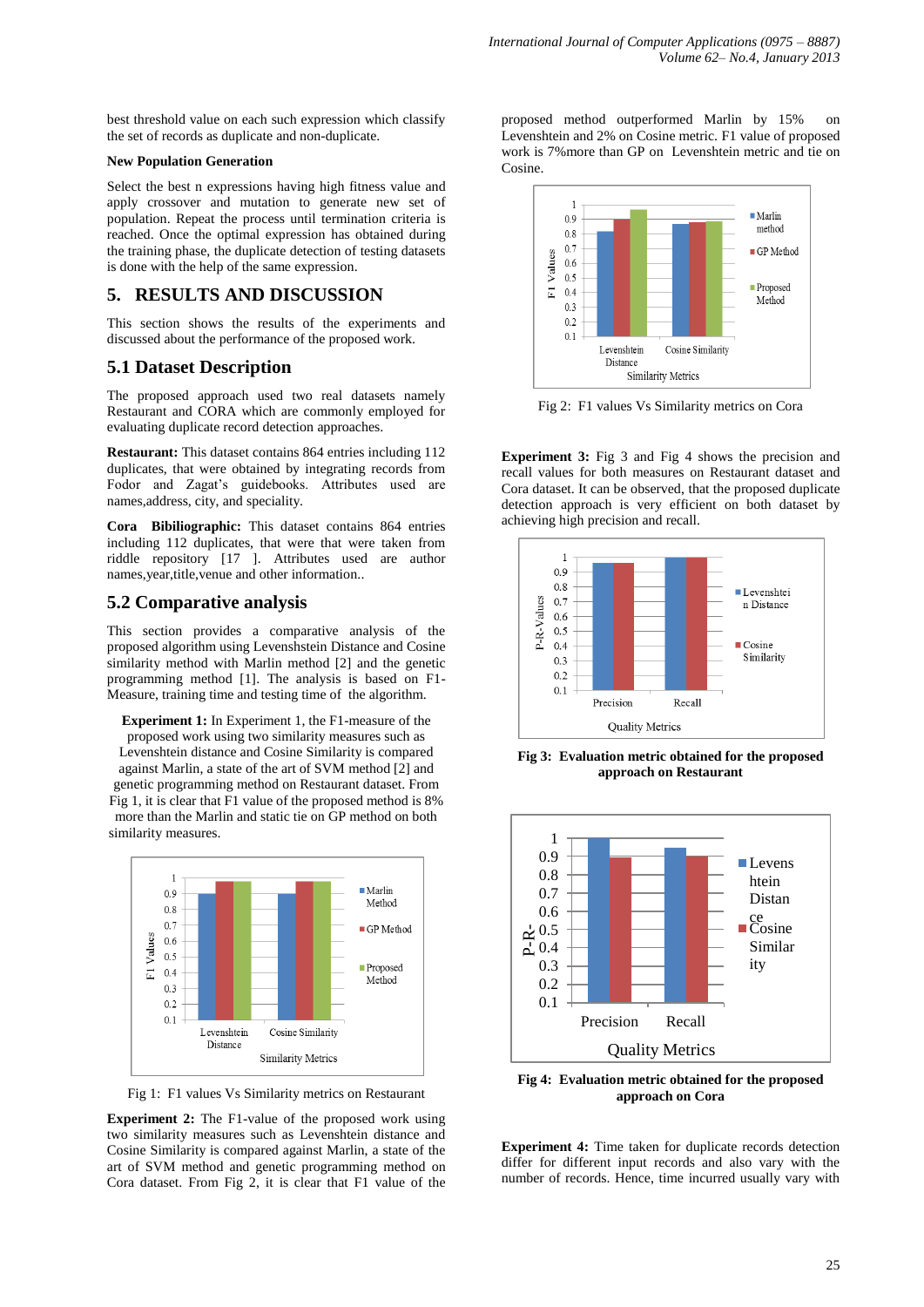the number of records in the input dataset. If more number of records in the input dataset means it takes more time for comparison process. Fig 5 and Fig 6 shows the proposed approach consumes minimum training and testing time on both dataset.



**Fig 5: Training time consumption of the proposed approach**



**Fig 6: Testing time consumption of the proposed approach**

## **6. CONCLUSION**

The deduplication has been one of the most emerging techniques for data redundancy and duplication. The duplication creates lots of problems in the information retrieval system. This approach uses GA and PSO to find the optimal expression and optimal threshold respectively in duplicate record detection problem. The experimentation of the proposed algorithms showed significant results. Both Restaurant and CORA dataset have been used to evaluate the performance of the algorithm and the results showed that, the proposed algorithm has better results than the Marlin method and tie against genetic programming method.

### **7. REFERENCES**

- [1] Moises G. de Carvalho, Alberto H. F. Laender, Marcos Andre Goncalves, Altigran S. da Silva, "A Genetic Programming Approach to Record Deduplication", *IEEE Transaction on Knowledge and Data Engineering*,pp 399-412, 2011.
- [2] Mikhail Bilenko and Raymond J. Mooney, "Adaptive Duplicate Detection Using Learnable String Similarity Measures", Proceedings of the ninth ACM SIGKDD

international conference on Knowledge discovery and data mining, pp. 39-48, 2003.

- [3] Juliana B. dos Santos, Carlos A. Heuser, Viviane P. Moreira, Leandro K. Wives," Automatic threshold estimation for data matching applications", Information Sciences, Volume 181, Issue 13, Pages 2685-2699,2011.
- [4] Zhiwei Ye , Hongwei Chen, Wei Liu and Jinping Zhang, "Automatic Threshold Selection Based on Particle Swarm Optimization Algorithm", ICICTA '08 Proceedings of the 2008 International Conference on Intelligent Computation Technology and Automation - Volume 01,2008, pp36-39
- [5] Robert Isele and Christian Bizer, "Learning Linkage Rules using Genetic Programming", 6th International Workshop on Ontology Matching,Bonn,Germany,pp 13-24,2011
- [6] Junio de Freitas, Gisele L. Pappa, Altigran S. da Silva, Marcos A. Gonc¸alves, Edleno Moura, Adriano Veloso, Alberto H. F. Laender, Mois´es G. de Carvalho, "Active Learning Genetic Programming for Record Deduplication" Evolutionary Computation (CEC), 2010 IEEE Congress, pp.1-8, July 2010.
- [7] Ye Qingwei, WuDongxing, Zhou Yu, Wang Xiaodong, " The duplicated of partial content detection based on PSO ", *IEEE FifthInternational Conference on Bio-Inspired Computing: Theories and Applications*, pp: 350 - 353, 2010.
- [8] Gabriel S. Gonçalves, Moisés G. de Carvalho, Alberto H. F. Laender, Marcos A. Gonçalves, "Automatic Selection of Training Examples for a Record Deduplication Method Based on Genetic Programming" Journal of Information and Data Management, Vol. 1, No. 2, pp 213–228, 2010.
- [9] Surajit Chaudhuri, Kris Ganjam, Venkatesh Ganti and Rajeev Motwani, "Robust and Efficient Fuzzy Match for Online Data Cleaning", In Proceedings of the ACM SIGMOD International Conference on Management of Data, New York, USA, pp.313-324, 2003.
- [10] Ahmed K. Elmagarmid, Panagiotis G. Ipeirotis and Vassilios S. Verykios, "Duplicate Record Detection: A Survey", IEEE Transactions on Knowledge and Data Engineering, Vol. 19, No. 1, pp. 1-16, January 2007.
- [11] Surajit Chaudhuri, Anish Das Sarma, Venkatesh Ganti and Raghav Kaushik, "Leveraging Aggregate Constraints for Deduplication", In Proceedings of the ACM SIGMOD International Conference on Management of Data, pp.437-448, New York, USA, 2007.
- [12] Erhard Rahm, Hong Hai Do, "Data Cleaning: Problems and Current Approaches", IEEE Bulletin of the Technical Committee on Data Engineering, vol. 23, no. 4, December 2000.
- [13] Sunita Sarawagi, Anuradha Bhamidipaty, Alok Kirpal, Chandra Mouli, "ALIAS: An Active Learning led Interactive Deduplication System", In Proceedings of the 28th International Conference on Very Large Databases, pp: 1103-1106, 2002.
- [14] Arthur D. Chapman, "Principles and Methods of Data Cleaning – Primary Species and Species-Occurrence